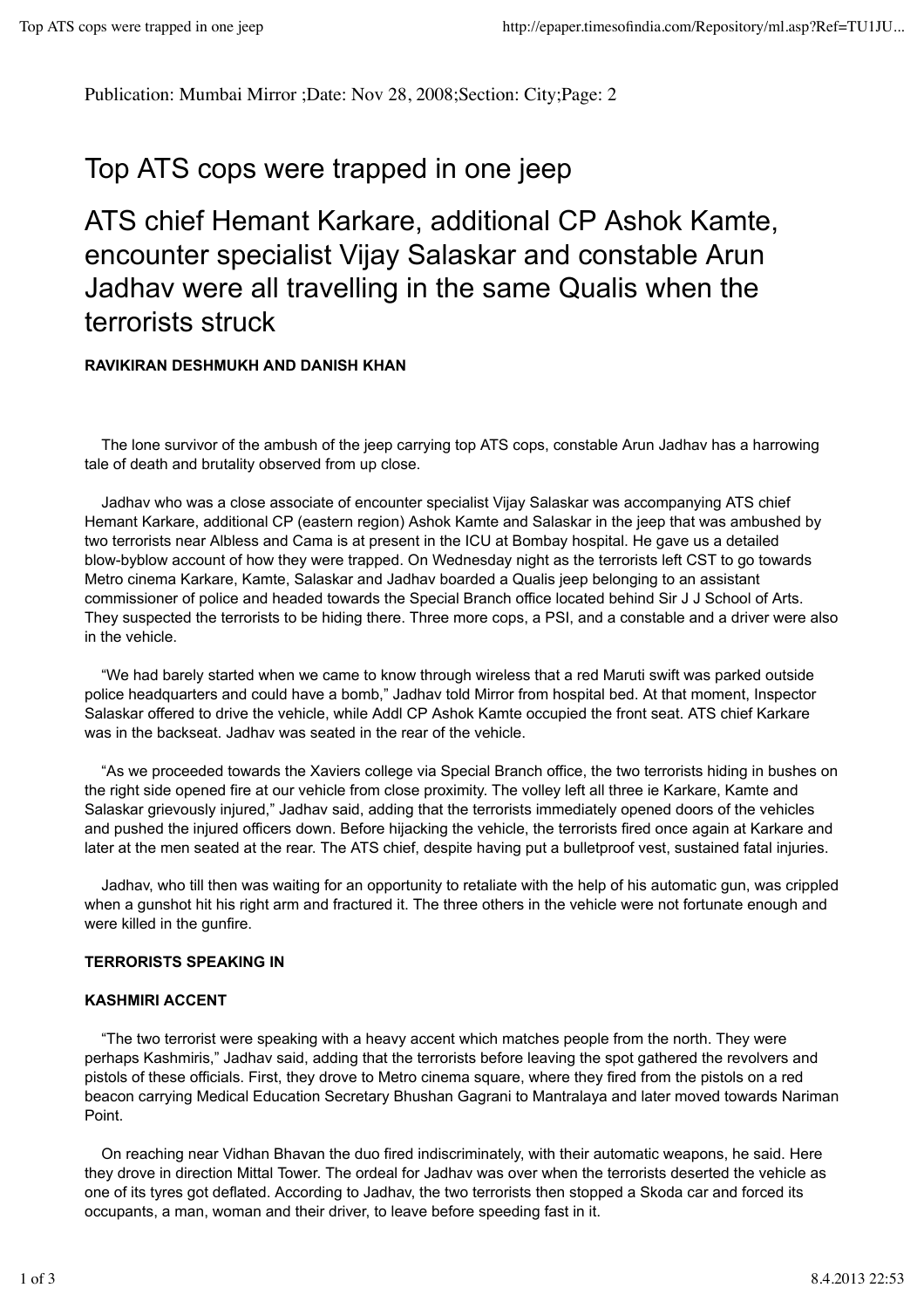"My immediate concern was to check the condition of the three officials lying on the spot of the ambush. I used the wireless to convey the development to the control room and later told them about the terrorists who sped in the skoda", Jadhav said. By the time cops reached the spot, Karkare, Kamte and Salaskar were in a bad condition and were declared dead on admission at the hospital. Jadhav too was rushed to hospital, where the dead cops in the hijacked qualis were also removed. Eventually the terrorists were intercepted near Girgaum Chowpatty.

 Here, they had to stop the vehicle as the barricades put up by the police failed them to move forward. The police team waiting for them was so enraged on learning their draded act near CST, beat them mercilessly leaving one terrorist Ibrahim, the chief of the group, dead on the spot.

 The other one, whose identity has not been revealed by the Police, fained as dead. Both of them were shifted to the morgue in J J Hospital. The staff at the hospital told the police about the terrorist whose heart eats were on.

# **TERROR UPDATE**

Dead: 107 Injured: 350 All terrorists inside Taj killed Hostages still inside Trident Hotel at the time of going to press

# **DONATE BLOOD**

Those who wish to donate blood can go to any municipal hospital. Tata hospital has also made arrangements to accept blood on the 6th floor of their blood bank.

# **HOW THE TOP COPS**

#### **JUMPED RIGHT IN**

Soon after finishing his meeting with Deputy Chief Minister R R Patil at Malabar Hill, Karkare received a message of firing near Taj Mahal Hotel. He rushed there and within a few minutes constables accompanying him told him about the firing near CST.

 On reaching the CST, a police constable told him that the terrorists were on the foot over bridge (FOB) connecting a bylane near the Times building. Here, Karkare told Railway Police DCP Vasant Koregaonkar to rush to the station to avoid any incident in the event of terrorists striking back.

 Meanwhile, DCP Sanjay Mohite reached the spot. Karkare, Mohite and Salaskar heard the sound of firing and hand grenades exploding. On reaching the rear gate of Azad Maidan, Mohite rushed towards the Cama Hospital. Here Add. CP Ashok Kamte met Karkare and Salaskar. The trio moved towards the Special Branch Office.

 They then stopped the blue coloured Qualis of an ACP. None of the three officials could bend down as they were wearing bullet proof jackets.

 As soon as their vehicle reached Rang Bhavan, two terrorists came forward from the right side of the vehicle and indiscriminately sprayed bullets from the sophisticated weapons. Neither of the three officials or police constables sitting in the vehicles could move an inch. One bullet fired from the service revolver of one of the officials pierced through one of the terrorist's hand.

 But the terrorist duo jumped into the Qualis and dragged the bodies of the three officials out, threw them on to the road and took control of the police vehicle.

 The bodies of Karkare, Kamte and Salaskar were lying near Rang Bhavan for over 45 minutes in a pool of blood before a patrolling van reached the spot.